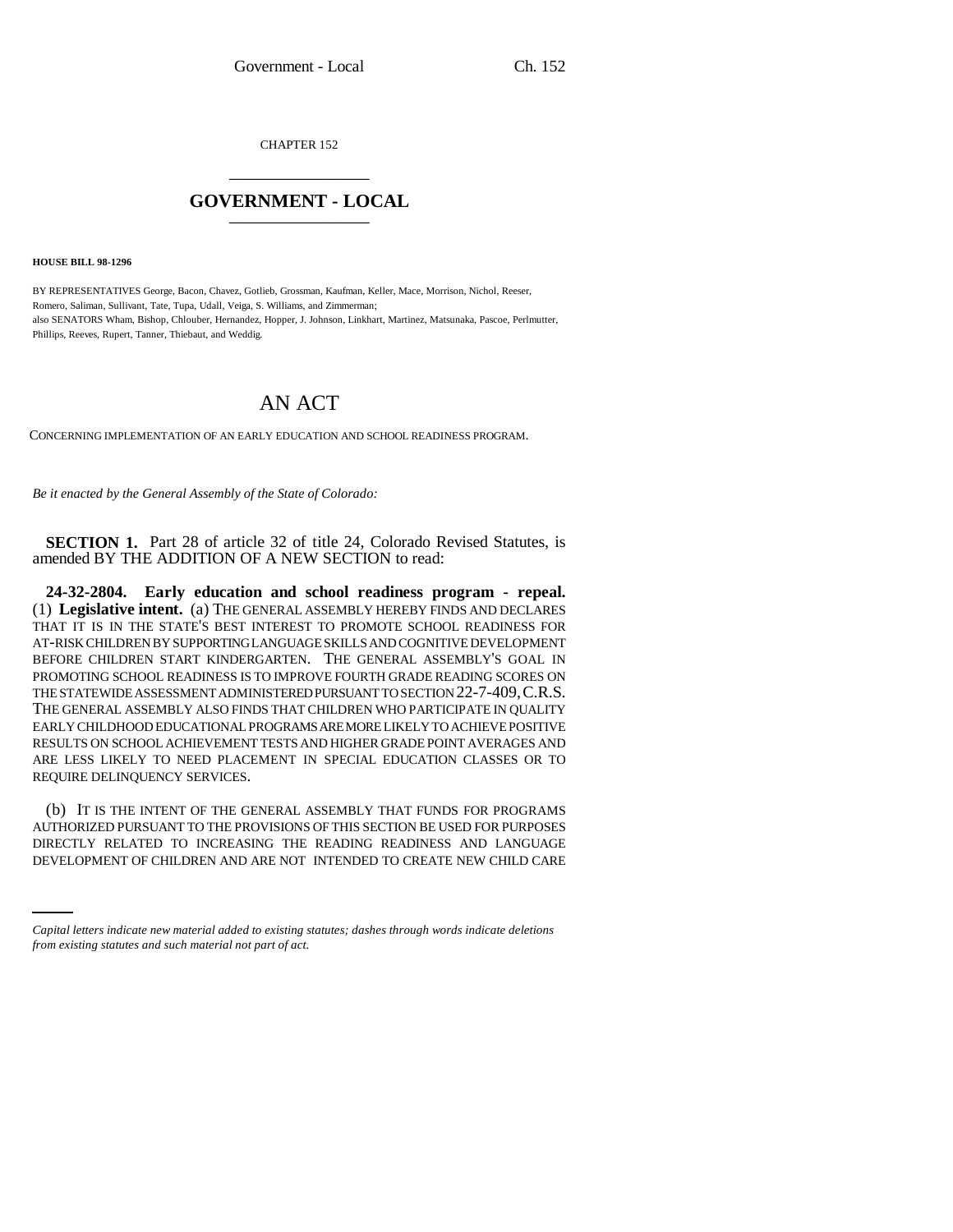OR EARLY EDUCATION PROGRAMS. THE FUNDS ARE INTENDED TO BE USED FOR:

(I) AGE-APPROPRIATE READING READINESS TUTORING WHICH MAY INCLUDE PARENTAL EDUCATION PROGRAMS TO FURTHER FAMILY INVOLVEMENT IN READING ACTIVITIES;

(II) THE PURCHASE OF AGE-APPROPRIATE READING READINESS MATERIALS TO SERVE EARLY CHILDHOOD PROGRAMS;

(III) GRANTS FOR NONPROFIT AND FOR-PROFIT EARLY CHILDHOOD AND EDUCATION CARE CENTERS AND FAMILY CHILD CARE HOMES TO BECOME ACCREDITED;

(IV) GRANTS FOR EARLY CHILDHOOD TEACHER OR CAREGIVER PROFESSIONAL DEVELOPMENT.

(2) **Definitions.** AS USED IN THIS SECTION, UNLESS THE CONTEXT OTHERWISE REQUIRES:

(a) "EESR PROGRAM" MEANS THE EARLY EDUCATION AND SCHOOL READINESS PROGRAM CREATED IN THIS SECTION.

(b) "JURISDICTION" MEANS A MUNICIPALITY, COUNTY, CITY AND COUNTY, OR COUNCIL OF GOVERNMENTS.

(c) "TARGET POPULATION" MEANS CHILDREN FROM BIRTH THROUGH THE THIRD GRADE.

(3) **Early education and school readiness program.** THERE IS HEREBY CREATED THE EARLY EDUCATION AND SCHOOL READINESS PROGRAM THAT, SUBJECT TO AVAILABLE APPROPRIATIONS, MAY PROVIDE FUNDING FOR PROGRAMS THAT ADVANCE COORDINATION OF EARLY EDUCATION AND SCHOOL READINESS PROGRAMS AT THE LOCAL LEVEL TO HELP TO ACHIEVE SCHOOL READINESS GOALS FOR AT-RISK CHILDREN IN THE TARGET POPULATION.

(4) **Administration.** (a) THE BOARD SHALL ADMINISTER THE EESR PROGRAM IN CONJUNCTION WITH THE DEPARTMENT OF LOCAL AFFAIRS. THE BOARD AND THE DEPARTMENT OF LOCAL AFFAIRS SHALL SEEK INPUT AND DIRECTION FROM THE CHILDREN'S CABINET IN DEVELOPING AND IMPLEMENTING THE EESR PROGRAM. THE PROVISIONS OF THIS SECTION SHALL ONLY BE IMPLEMENTED IF THE GENERAL ASSEMBLY APPROPRIATES FUNDS FOR THE EESR PROGRAM. IN ADMINISTERING THE EESR PROGRAM, THE BOARD SHALL:

(I) SELECT THOSE JURISDICTIONS THAT WILL RECEIVE GRANTS THROUGH THE EESR PROGRAM SO THAT NO MORE THAN ONE JURISDICTION IN ANY GEOGRAPHIC AREA RECEIVES A GRANT UNDER THE EESR PROGRAM;

(II) IDENTIFY THE AMOUNT OF EACH GRANT, BASED UPON THE NUMBER OF CHILDREN SERVED BY THE JURISDICTION AND THE NEEDS AND RESOURCES ASSESSMENT FOR THE JURISDICTION COMPLETED PURSUANT TO SUBPARAGRAPH (II) OF PARAGRAPH (b) OF SUBSECTION (5) OF THIS SECTION; AND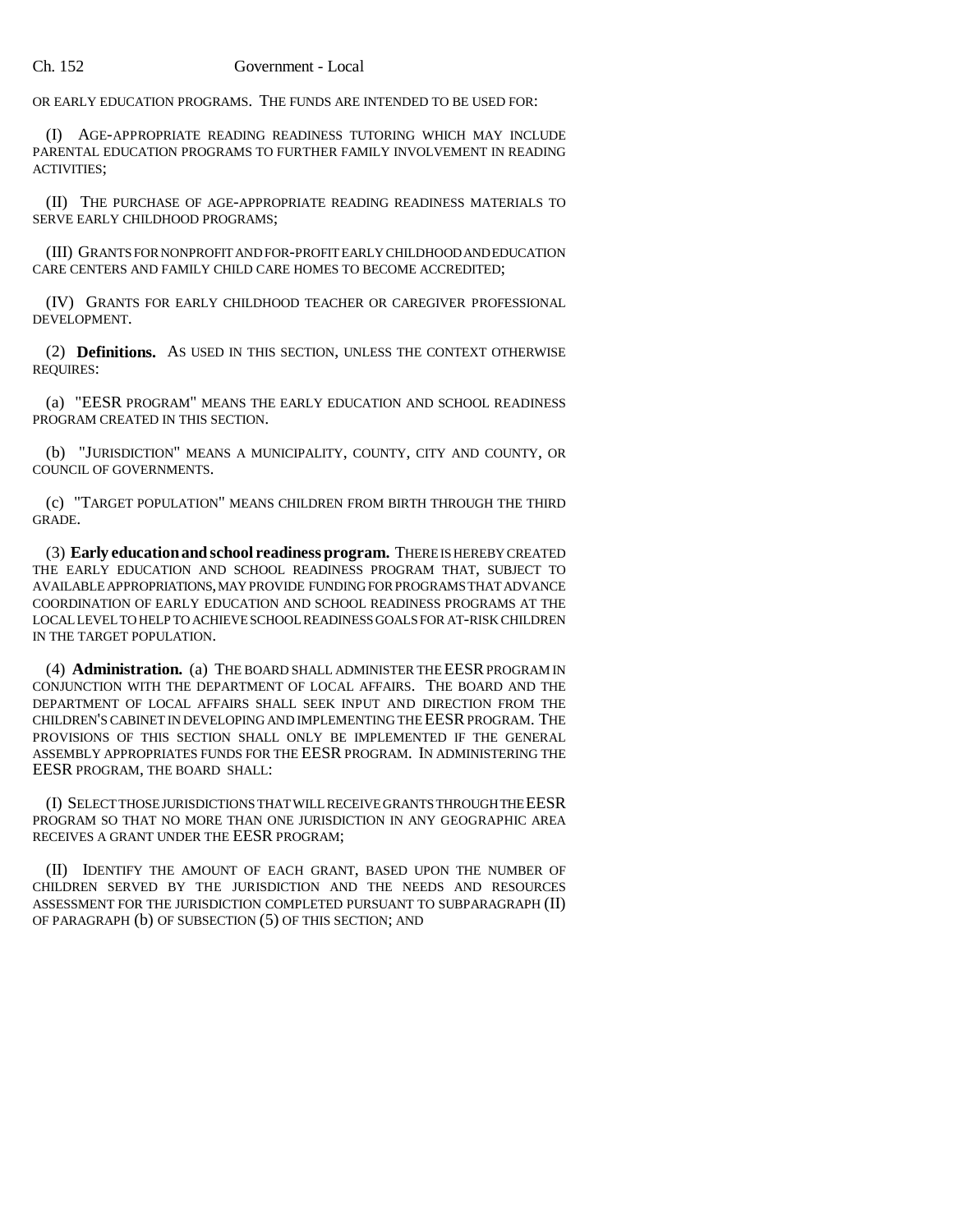(III) ESTABLISH BENCHMARK INDICATORS FOR ASSESSING THE PROGRAMS PROVIDED BY THE JURISDICTIONS THAT RECEIVE GRANTS UNDER THE EESR PROGRAM.

(b) (I) ANY GRANT AWARDED THROUGH THE EESR PROGRAM SHALL BE PAID FROM MONEYS APPROPRIATED OUT OF THE GENERAL FUND TO THE DEPARTMENT OF LOCAL AFFAIRS FOR THE PROGRAM. SUCH MONEYS, IN ADDITION TO ANY PRIVATE DONATIONS, CONTRIBUTIONS, OR GRANTS THAT THE DEPARTMENT OF LOCAL AFFAIRS IS HEREBY AUTHORIZED TO ACCEPT, SHALL BE CREDITED TO THE "EESR FUND", WHICH FUND IS HEREBY CREATED. AT THE END OF ANY FISCAL YEAR, ALL UNEXPENDED AND UNENCUMBERED MONEYS IN THE EESR FUND SHALL REMAIN AVAILABLE FOR EXPENDITURE IN THE NEXT FISCAL YEAR WITHOUT FURTHER APPROPRIATION AND SHALL NOT BE CREDITED OR TRANSFERRED TO THE GENERAL FUND OR ANY OTHER FUND.

(II) THE BOARD, IN ACCORDANCE WITH THE TIME LINES ADOPTED FOR THE YOUTH CRIME PREVENTION AND INTERVENTION PROGRAM PURSUANT TO SECTION 24-32-2802 (3), SHALL SUBMIT TO THE GOVERNOR FOR APPROVAL A LIST OF THE JURISDICTIONS CHOSEN TO RECEIVE GRANTS. THE GOVERNOR SHALL EITHER APPROVE OR DISAPPROVE THE ENTIRE LIST OF JURISDICTIONS BY RESPONDING TO THE BOARD WITHIN TWENTY DAYS. IF THE GOVERNOR HAS NOT RESPONDED TO THE BOARD WITHIN TWENTY DAYS AFTER RECEIPT OF THE LIST, THE LIST SHALL BE DEEMED APPROVED. NO GRANTS SHALL BE AWARDED THROUGH THE EESR PROGRAM WITHOUT THE PRIOR APPROVAL OF THE GOVERNOR.

(5) **Qualified jurisdictions.** (a) TO PARTICIPATE IN THE EESR PROGRAM, A JURISDICTION SHALL APPLY TO THE BOARD IN ACCORDANCE WITH TIME LINES AND GUIDELINES ADOPTED BY THE BOARD FOR THE YOUTH CRIME PREVENTION AND INTERVENTION PROGRAM PURSUANT TO SECTION 24-32-2802.

(b) TO QUALIFY FOR A GRANT UNDER THE EESR PROGRAM, A JURISDICTION SHALL PROVIDE THE FOLLOWING INFORMATION:

(I) A DESCRIPTION OF ITS SERVICE AREA;

(II) A NEEDS AND RESOURCES ASSESSMENT OF THE EARLY CHILDHOOD CARE AND EDUCATION PROGRAMS IN THE JURISDICTION THAT INCLUDES BUT IS NOT LIMITED TO THE PERCENTAGE OF CHILDREN AT OR BELOW ONE HUNDRED TWENTY-FIVE PERCENT OF THE FEDERAL POVERTY LEVEL, THE PERCENTAGE OF CHILDREN IN THE TARGET POPULATION, AND THE AGGREGATE SCORES FOR THE FOURTH GRADE READING ASSESSMENT ADMINISTERED IN THE JURISDICTION PURSUANT TO THE PROVISIONS OF SECTION 22-7-409, C.R.S.;

(III) A PLAN TO SERVE THE CHILDREN IN THE TARGET POPULATION AND THE SERVICES TO BE PROVIDED THAT ARE CONSISTENT WITH THE INTENT OF THE GENERAL ASSEMBLY SET FORTH IN SUBSECTION (1) OF THIS SECTION;

(IV) IDENTIFICATION OF A LOCAL COORDINATING GROUP THAT INCLUDES ONE REPRESENTATIVE FROM EACH OF THE FOLLOWING SERVICE AREA STAKEHOLDERS, IF APPLICABLE, WHO SHALL RESIDE WITHIN THE LOCAL COMMUNITY:

(A) STATE-FUNDED LOCAL CHILD CARE RESOURCE AND REFERRAL AGENCIES;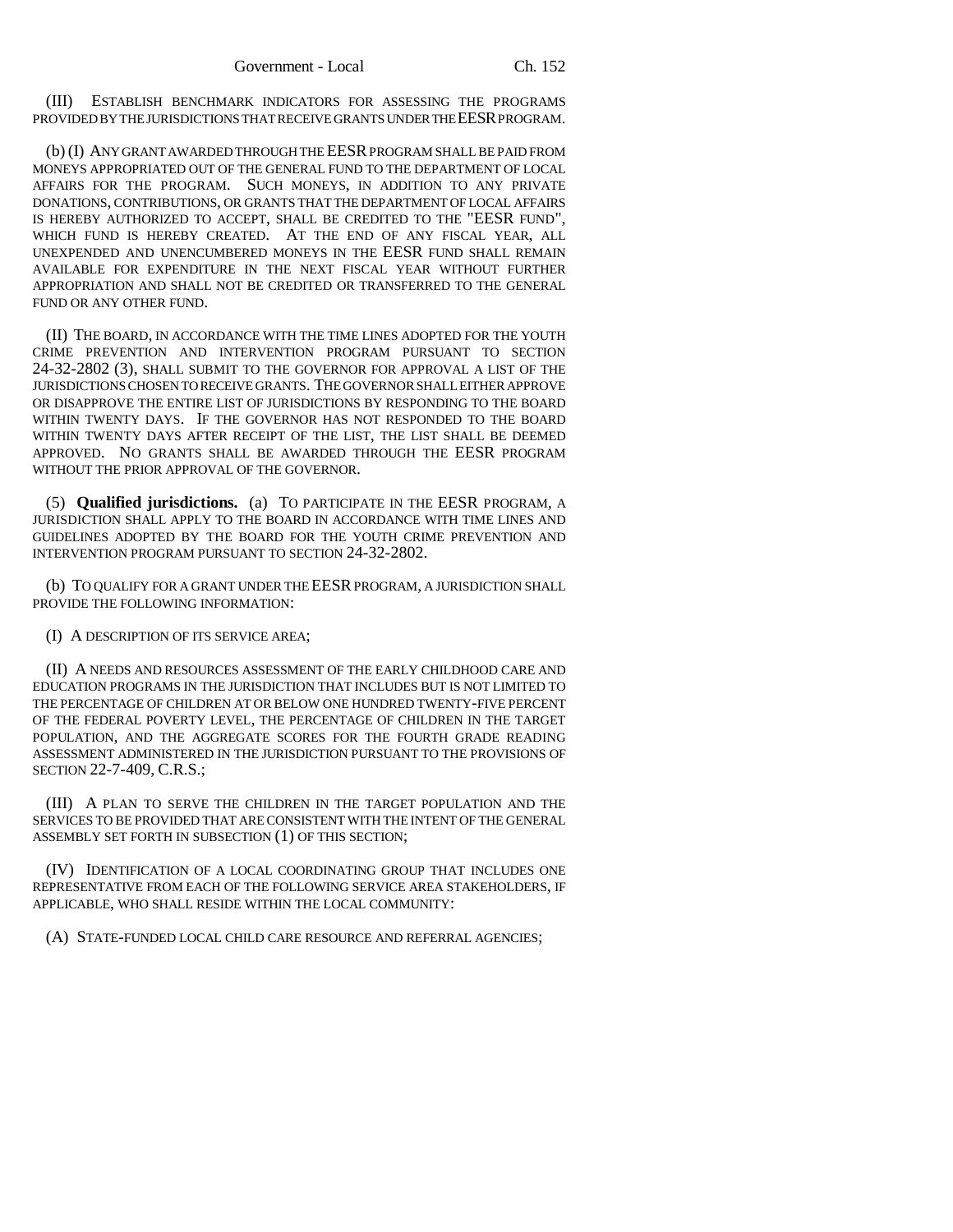## Ch. 152 Government - Local

- (B) THE COLORADO PRESCHOOL PROGRAM PLANNING COUNCIL;
- (C) THE LOCAL HEAD START PROGRAM;
- (D) EARLY CHILDHOOD LEARNING CLUSTERS;
- (E) FOR-PROFIT CHILD CARE CENTERS;
- (F) NONPROFIT CHILD CARE CENTERS;
- (G) FAMILY CHILD CARE HOMES;
- (H) CHILD CARE PROVIDER ORGANIZATIONS;
- (I) COUNTY DEPARTMENT OF SOCIAL SERVICES;
- (J) THE LOCAL FAMILY DEVELOPMENT CENTER;
- (K) THE LOCAL FAMILY LITERACY PROGRAM;
- (L) TEEN PARENT PROGRAMS;

(V) IN ADDITION TO THE PERSONS SPECIFIED IN SUBPARAGRAPH (IV) OF THIS PARAGRAPH (b), A PLAN TO INCLUDE THE FOLLOWING PERSONS IN THE LOCAL COORDINATING GROUP:

- (A) A BUSINESS LEADER;
- (B) A MEDIA REPRESENTATIVE;
- (C) A REPRESENTATIVE OF THE FAITH COMMUNITY IN THE JURISDICTION;
- (D) A REPRESENTATIVE FROM THE LOCAL SCHOOL BOARD;

(E) A REPRESENTATIVE OF LOCAL PUBLIC EARLY CHILDHOOD AND EARLY ELEMENTARY TEACHERS;

(F) A REPRESENTATIVE OF THE PUBLIC LIBRARIES; AND

(G) THE DIVISION OF CHILD CARE LICENSING SPECIALIST ASSIGNED TO THE JURISDICTION.

(6) **Role of the local coordinating group.** THE LOCAL COORDINATING GROUP SHALL:

(a) MEET TO ORGANIZE ITSELF AND ELECT FROM AMONG ITS MEMBERS A CHAIRPERSON WHO SHALL SERVE A TWO-YEAR TERM AND MAY NOT SUCCEED HIMSELF OR HERSELF FOR A CONSECUTIVE TERM;

(b) DEVELOP THE PLAN DESCRIBED IN SUBPARAGRAPH (III) OF PARAGRAPH (b) OF SUBSECTION (5) OF THIS SECTION;